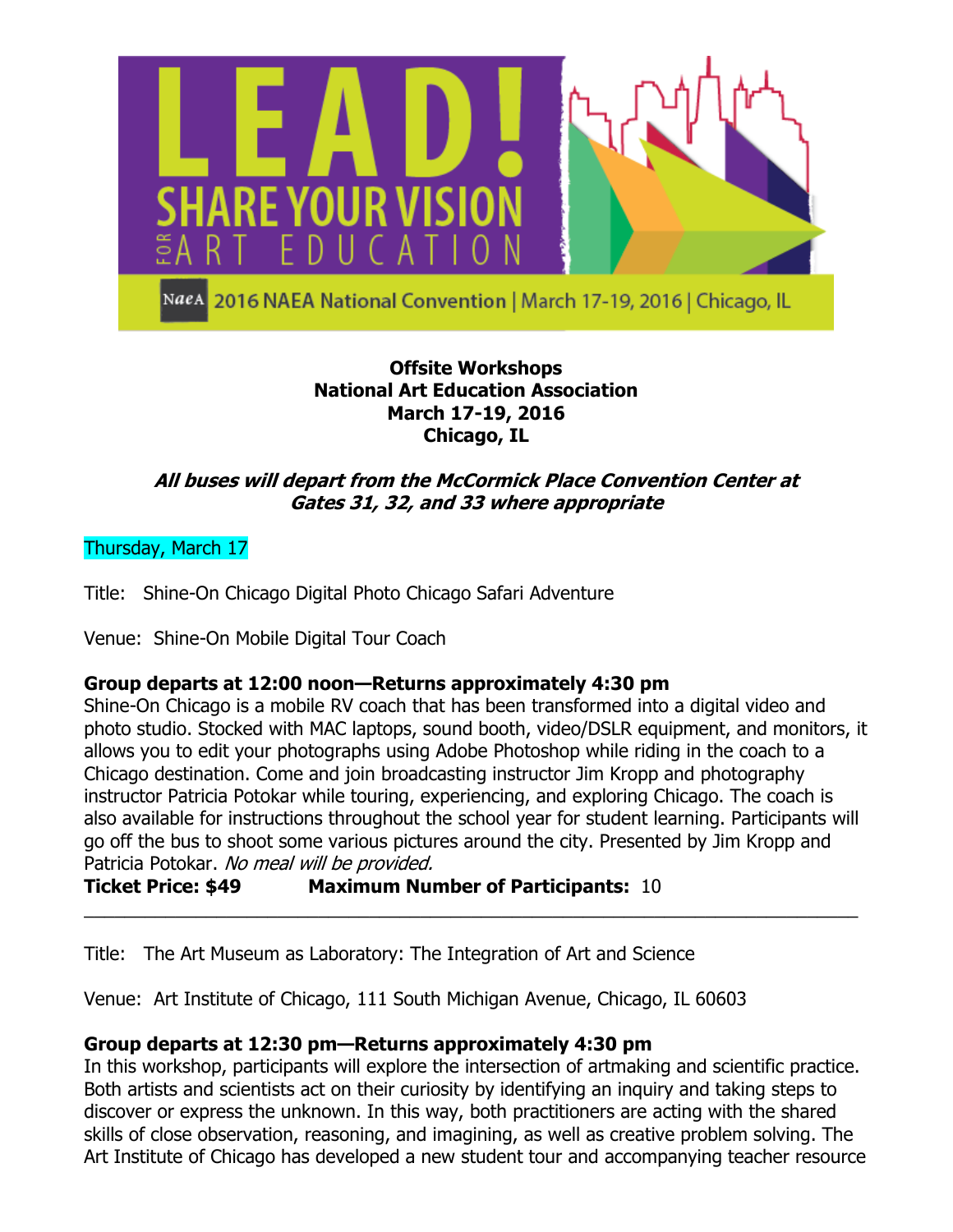about this integration of scientific and artistic thinking and practice. This workshop will model the original tour experience, invite participants to use the museum as a laboratory in order to engage their own curiosity, and consider how to stimulate curious thinking and practice in students. Presented by Melissa Tanner. No meal will be provided. **Ticket Price: \$49 Maximum Number of Participants:** 30

\_\_\_\_\_\_\_\_\_\_\_\_\_\_\_\_\_\_\_\_\_\_\_\_\_\_\_\_\_\_\_\_\_\_\_\_\_\_\_\_\_\_\_\_\_\_\_\_\_\_\_\_\_\_\_\_\_\_\_\_\_\_\_\_\_\_\_\_\_\_\_\_\_\_\_\_

Title: Code It! Make Art Interactive Using Basic Coding and Circuitry

Venue: The Art Institute of Chicago, Modern Wing, Ryan Education Center, Studio C, 111 S. Michigan Avenue, Chicago, IL 60603 (enter through Modern Wing on Monroe Street)

## **Group departs at 1:30 pm—Returns approximately 5:30 pm**

Are you looking for ways to integrate art and technology? This workshop will introduce participants to basic coding and circuitry skills that have a wide range of applications, from making art to creating exciting interactive resources. We will begin in the museum galleries, connecting with art through a series of interpretation strategies. In the studio, participants will work collaboratively to transform their gallery experiences into ideas for interactive resources using Scratch (an online programming platform) and a MaKey MaKey board (an invention kit that allows objects to function as touchpads). Participants will explore other ways of making interactive art using cardboard and everyday materials. This workshop emphasizes active, collaborative interpretation and 21st-century learning and literacy skills. Presented by Carolina Kaufman, Jeff Sweeton, Georgina Valverde. No meal will be provided.

\_\_\_\_\_\_\_\_\_\_\_\_\_\_\_\_\_\_\_\_\_\_\_\_\_\_\_\_\_\_\_\_\_\_\_\_\_\_\_\_\_\_\_\_\_\_\_\_\_\_\_\_\_\_\_\_\_\_\_\_\_\_\_\_\_\_\_\_\_\_\_\_\_\_\_\_

**Ticket Price: \$70 Maximum Number of Participants:** 25

Title: Pop Art Design

Venue: Museum of Contemporary Art, 220 E. Chicago Avenue, Chicago, IL 60611

## **Group departs at 12:30 pm—Returns approximately 4:30 pm**

Looking for fresh ideas for your curriculum? Join us for this Educator Workshop inspired by the MCA exhibition "Pop Art Design," which demonstrates how Pop Art infiltrated home, office, graphic design, and other environments. The show features works by such artists as Andy Warhol, Claes Oldenburg, Roy Lichtenstein, and Judy Chicago along with design objects by Charles Eames, George Nelson, Achille Castiglioni, and Ettore Sottsass. Designed and led by a practicing artist, the workshop consists of four main parts: guided exploration of the exhibition, a creative, artmaking response, critique on the process and products of the workshop, and discussion about applications and implications of the curriculum. No meal will be provided.

# **Ticket Price: \$49 Maximum Number of Participants:** 30

Title: Hand Papermaking

Venue: Center for Book and Paper Arts, 1104 S. Wabash Avenue, 2<sup>nd</sup> Floor, Chicago, IL 60605

\_\_\_\_\_\_\_\_\_\_\_\_\_\_\_\_\_\_\_\_\_\_\_\_\_\_\_\_\_\_\_\_\_\_\_\_\_\_\_\_\_\_\_\_\_\_\_\_\_\_\_\_\_\_\_\_\_\_\_\_\_\_\_\_\_\_\_\_\_\_\_\_\_\_\_\_

## **Group departs at 10:30 am—Returns approximately 2:30 pm**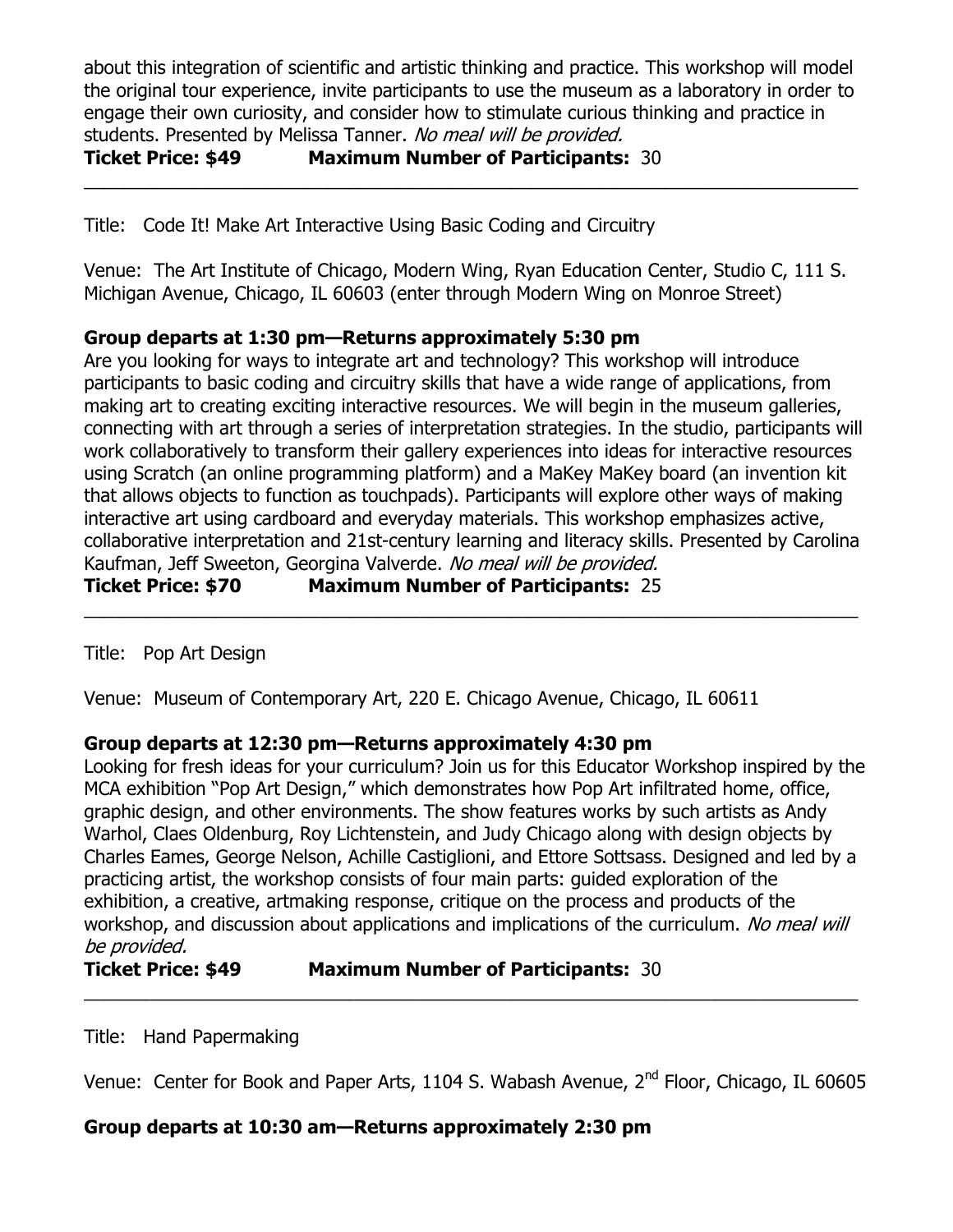This workshop offers a hands-on introduction to the papermaking process (including how to pull sheets) and creative applications such as collage techniques, laminations, shaped sheets, and blowout stencils. Participants should bring any collage elements they might want to work with on their creation. Presented by Chris Flynn. No meal will be provided. **Ticket Price: \$85 Maximum Number of Participants:** 10

\_\_\_\_\_\_\_\_\_\_\_\_\_\_\_\_\_\_\_\_\_\_\_\_\_\_\_\_\_\_\_\_\_\_\_\_\_\_\_\_\_\_\_\_\_\_\_\_\_\_\_\_\_\_\_\_\_\_\_\_\_\_\_\_\_\_\_\_\_\_\_\_\_\_\_\_

## Friday, March 18

Title: Xerox Transfer

Venue: Anchor Graphics at Columbia College Chicago, 623 S. Wabash Avenue, Suite 201, Chicago, IL 60605

## **Group departs at 10:30 am—Returns approximately 2:30 pm**

This workshop offers a low-tech approach to lithography using photocopies as printing plates. Participants can work with their own designs in the form of drawing, photography, digital imagery, or any combination. Participants should bring images to photocopy or digital files to print from. Presented by David Jones. No meal will be provided.

\_\_\_\_\_\_\_\_\_\_\_\_\_\_\_\_\_\_\_\_\_\_\_\_\_\_\_\_\_\_\_\_\_\_\_\_\_\_\_\_\_\_\_\_\_\_\_\_\_\_\_\_\_\_\_\_\_\_\_\_\_\_\_\_\_\_\_\_\_\_\_\_\_\_\_\_

### **Ticket Price: \$75 Maximum Number of Participants:** 12

Title: Ordinary to the Extraordinary: The Art of Mr. Imagination and Outsider Art

Venue: Intuit: the Center for Intuitive and Outsider Art Guests to be dropped off/picked up on Aberdeen St. (behind the building), and enter the museum at 756 N. Milwaukee Ave (just a short walk around the corner at Ogden and Milwaukee Ave).

#### **Group departs at 11:30 am—Returns approximately 3:00 pm**

This DIY workshop pays tribute to legendary Chicago artist Mr. Imagination and his iconic paintbrush people. Participants will make their very own Mr. I-inspired paintbrush person made from found materials and plaster. In addition, Intuit's education staff will tour participants through Intuit's art galleries and give a behind-the-scenes look at the Henry Darger Room Collection. Presented by Joel Javier. No meal will be provided. **Ticket Price: \$45 Maximum Number of Participants:** 30

\_\_\_\_\_\_\_\_\_\_\_\_\_\_\_\_\_\_\_\_\_\_\_\_\_\_\_\_\_\_\_\_\_\_\_\_\_\_\_\_\_\_\_\_\_\_\_\_\_\_\_\_\_\_\_\_\_\_\_\_\_\_\_\_\_\_\_\_\_\_\_\_\_\_\_\_

Title: Skyscrapers in Art LEGO Studio

Venue: Chicago Architecture Foundation, 224 S. Michigan Avenue, Chicago, IL 60604

#### **Group departs at 11:30 am—Returns approximately 2:30 pm**

Did you know that skyscrapers serve as inspiration for artists? During this 2-hour workshop, participants will investigate how artists have captured the skyscraper in paintings, collages, and photography. Each participant will then create their own "skyscraper impressions" with  $LEGO<sup>(8)</sup>$  and other studio materials. This quided build allows participants to investigate art history, representation, technology, and the design process. Presented by Tocarra Mallard. No meal will be provided.

**Ticket Price: \$49 Maximum Number of Participants:** 30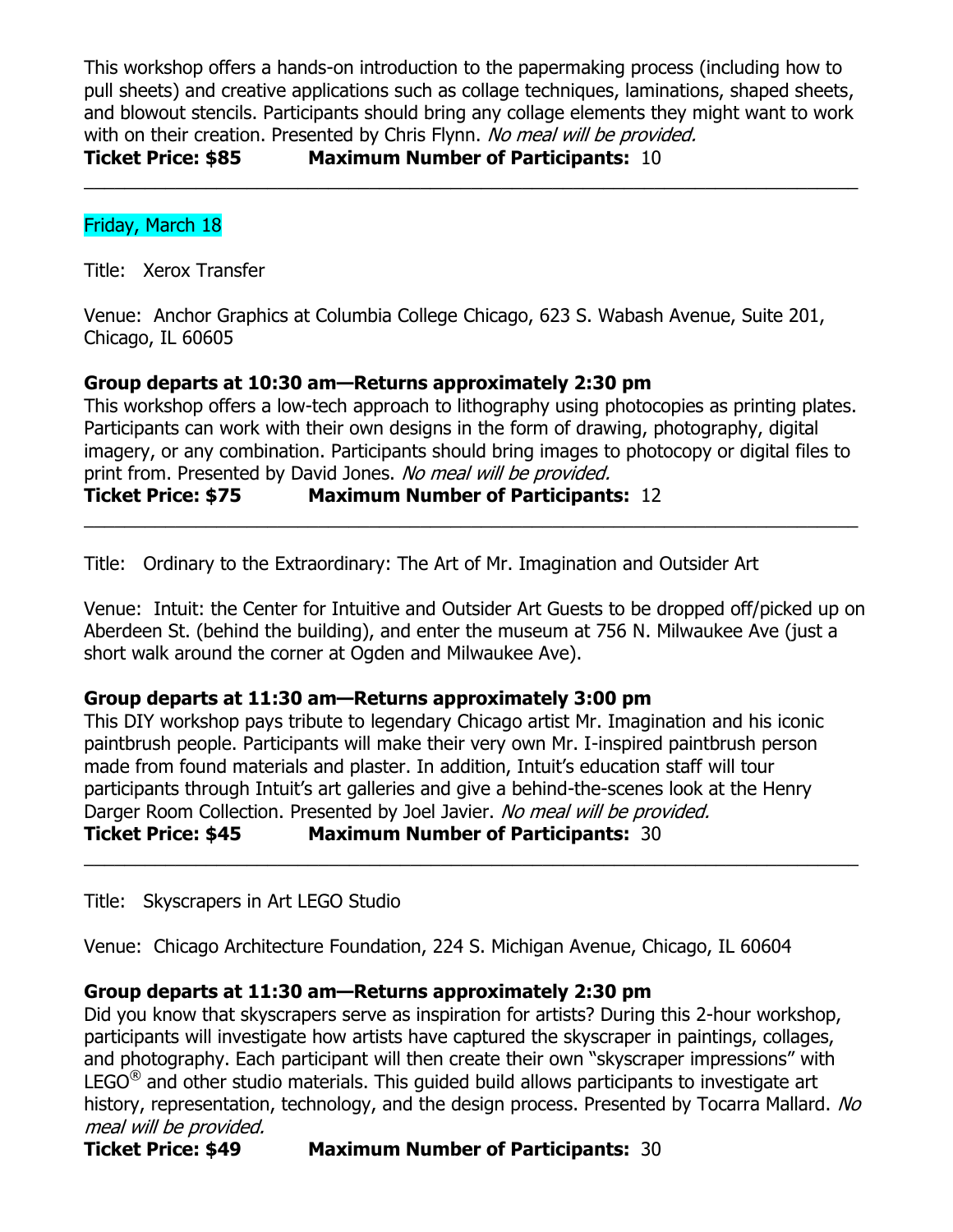#### Saturday, March 19

Title: The Art of Nature: The Nature of Art—The Art Institute of Chicago and Lurie Garden

\_\_\_\_\_\_\_\_\_\_\_\_\_\_\_\_\_\_\_\_\_\_\_\_\_\_\_\_\_\_\_\_\_\_\_\_\_\_\_\_\_\_\_\_\_\_\_\_\_\_\_\_\_\_\_\_\_\_\_\_\_\_\_\_\_\_\_\_\_\_\_\_\_\_\_\_

Venue: The Art Institute of Chicago and Lurie Garden, 111 S. Michigan Avenue, Chicago, IL Participants will enter the museum at the School Group entrance, at the corner of Columbus Drive and Monroe streets, with direct access to the Ryan Education Center, on the first floor of the Modern Wing, where the program begins.

## **Group departs at 11:30 am—Returns approximately 3:00 pm**

Explore relationships between art and nature during this workshop that includes an interactive experience in The Art Institute of Chicago galleries and a visit to the Lurie Garden in Millennium Park. Educators from both institutions will explore connections between the two collections, expressed through intergenerational gallery and studio programs developed through this partnership over the past 7 years. Participants will enjoy an art activity that links visual art with nature and the garden. Presented by Susan Kuliak. No meal will be provided. **Ticket Price: \$45 Maximum Number of Participants:** 25

\_\_\_\_\_\_\_\_\_\_\_\_\_\_\_\_\_\_\_\_\_\_\_\_\_\_\_\_\_\_\_\_\_\_\_\_\_\_\_\_\_\_\_\_\_\_\_\_\_\_\_\_\_\_\_\_\_\_\_\_\_\_\_\_\_\_\_\_\_\_\_\_\_\_\_\_

Title: Art on Fire—Glass Art and the High School Art Experience

Venue: New Trier Township High School

#### **Group departs at 10:30 am—Returns approximately 3:30 pm**

Come discover how glass art can capture the imagination of students and how they can learn to translate their ideas into this magical material. In this workshop participants will work in teams of three people to create two sculptural pieces with molten glass. Working with a 2,000 degree furnace, everyone will learn how to gather glass on the end of a pipe and form it into a flower and a paperweight. A slide presentation will explore the variety of approaches that teachers can use to introduce glass into their curriculum using kilns, torches, and a hot shop. Presented by Monique Boyd. No meal will be provided.

\_\_\_\_\_\_\_\_\_\_\_\_\_\_\_\_\_\_\_\_\_\_\_\_\_\_\_\_\_\_\_\_\_\_\_\_\_\_\_\_\_\_\_\_\_\_\_\_\_\_\_\_\_\_\_\_\_\_\_\_\_\_\_\_\_\_\_\_\_\_\_\_\_\_\_\_

**Ticket Price: \$80 Maximum Number of Participants:** 10

Title: Engaging Community Projects

Venues: Hyde Park Art Center, 5020 South Cornell, Chicago, IL 60615 Smart Museum of Art, 5550 South Greenwood, Chicago, IL 60637

#### **Group departs at 10:30 am—Returns approximately 3:00 pm**

For this workshop, Hyde Park Art Center's Youth Art Board will lead a tour of the Art Center, present works from the past, and lead a workshop based on one of their projects. Participants can expect to learn about the oldest experimental art center in Chicago, connect with teens leading socially driven work, and leave with a better understanding of how youth develop voices inside of a contemporary community arts organization. Similarly, the hands-on session at the Smart explores and demonstrates best practices in cross-sector collaborations between artists, teachers, teens, and arts administrators working together to develop innovative models